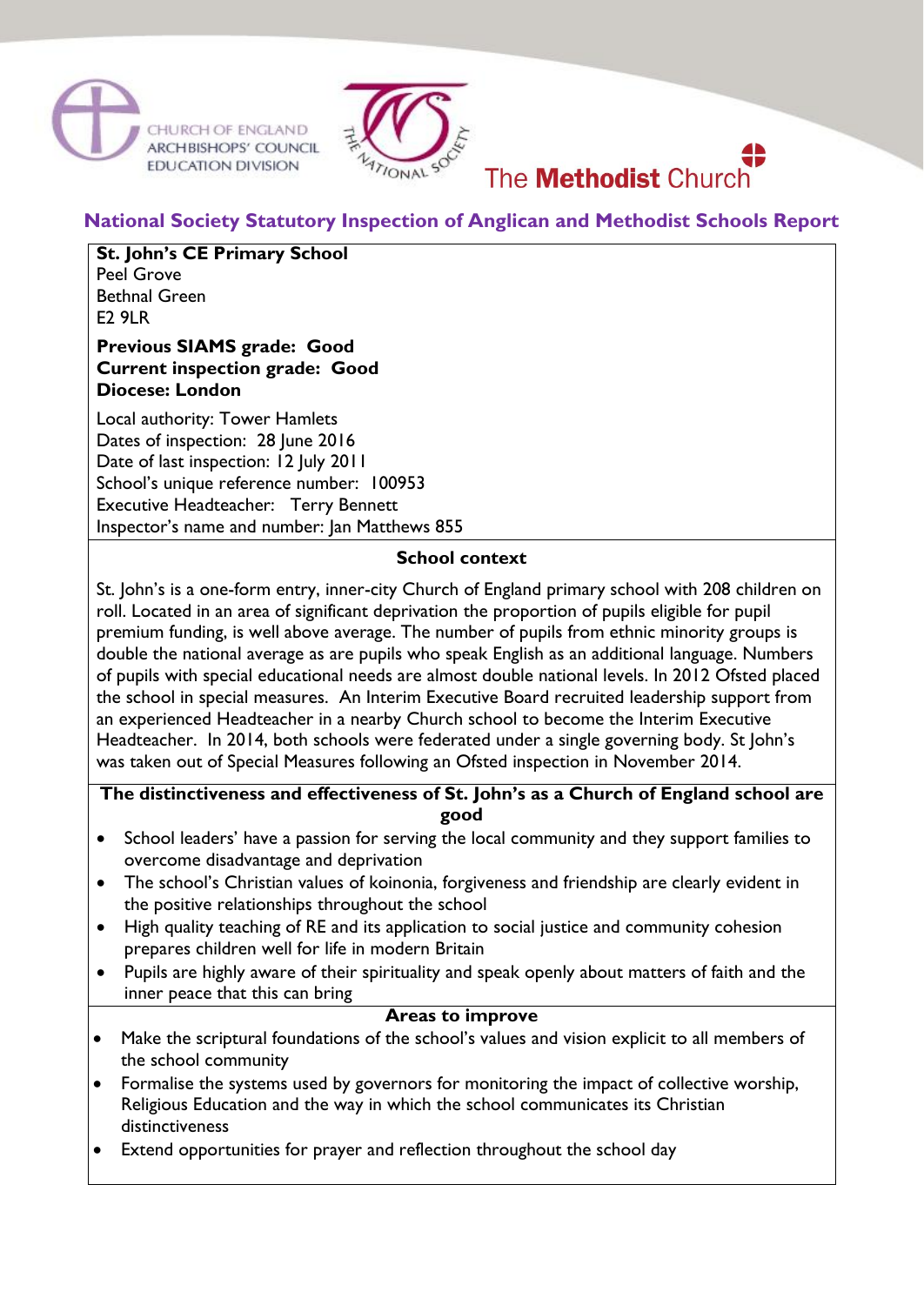### **The school, through its distinctive Christian character, is good at meeting the needs of all learners**

From Religious Education (RE) to collective worship; from the playground to the classroom, tolerance and respect ooze through all aspects of school life. Parents speak of St. John's as being a loving and supportive environment in which children of all faiths and of none are welcomed and nurtured. The focus on positive relationships, forgiveness and fresh starts means that children feel valued and safe to learn. They enjoy their time at school and attendance is very good. Pupil Premium funding is used very effectively to ensure equality of opportunity and gaps in attainment are closing. With attainment similar to, or slightly above national, the same is true of children with English as an additional language (EAL) and those with special needs or disabilities. The school's Christian values give the community a sense of cohesion and common purpose. Through providing opportunities for service, community involvement and social justice, the school provides pupils with very good opportunities to develop spiritually, morally, socially and culturally. RE lessons provide a safe environment in which to explore similarities and differences between people. The depth of understanding this brings adds even more to the sense of cohesion. Acceptance of diversity is a real strength of the school. Although firmly rooted in the teachings of Jesus, the Christian foundation of these values is not explicit or understood by the wider school community. Pastoral care is a strong point of the school. On speaking of the way in which care is extended to families, one parent commented, '…they are lovely people, always willing to help if you just stretch out your hand.'

# **The impact of collective worship on the school community is good.**

Collective Worship is central to daily life at St. John's. Children appreciate the quiet atmosphere and the time to, 'really think about tricky things before the day starts'. Pupils speak enthusiastically about the lessons they learn. Parents report that their children often speak about assembly themes at home. Worship is thoughtfully and systematically planned and securely rooted in biblical teaching. Over the course of a year, equal prominence is given to old testament teaching, new testament teaching and Christian values. Because of this, children have an excellent knowledge of the Bible and are quick to make links between stories and everyday life. Much care is taken to provide a distinctively Anglican environment in which to worship whilst, at the same time, enabling participants feel safe to respond in their own way. Children enter the hall quietly and reverently, a candle is lit to signify God's presence and the children sing with enthusiasm. Occasionally, Biblical values, for example, peace or compassion, are illustrated using similarities and analogies from a range of faiths. Children clearly understand that many faiths share similar values. Children of all faiths are rightly proud of the excellent understanding that they have of faiths other than their own. Children as young as Year 2, see this as enabling them to be peacemakers and community leaders in the future. Children and adults benefit from time for communal and private prayer times in assembly and throughout the day but this not fully established in all classes. Children in Year 5 use a prayer box very effectively to record thoughts and worries or to write prayers for the class to read. The nature of God as Father, Son and Spirit have been explored in assembly times and older children demonstrate an understanding of the Trinitarian nature of Christianity. The fact that the executive headteacher is the worship leader demonstrates its high priority in the life of the school. Recently, children have been involved in evaluating worship times and their suggestions have been taken into account when planning the next round. School governors are involved in monitoring collective worship but have not yet established a formal system of evaluation and recording. It is a strength of the school that pupils are highly aware of their spirituality and the spirituality of others. Their time at St. John's gives them the confidence and the language to speak openly about matters of faith.